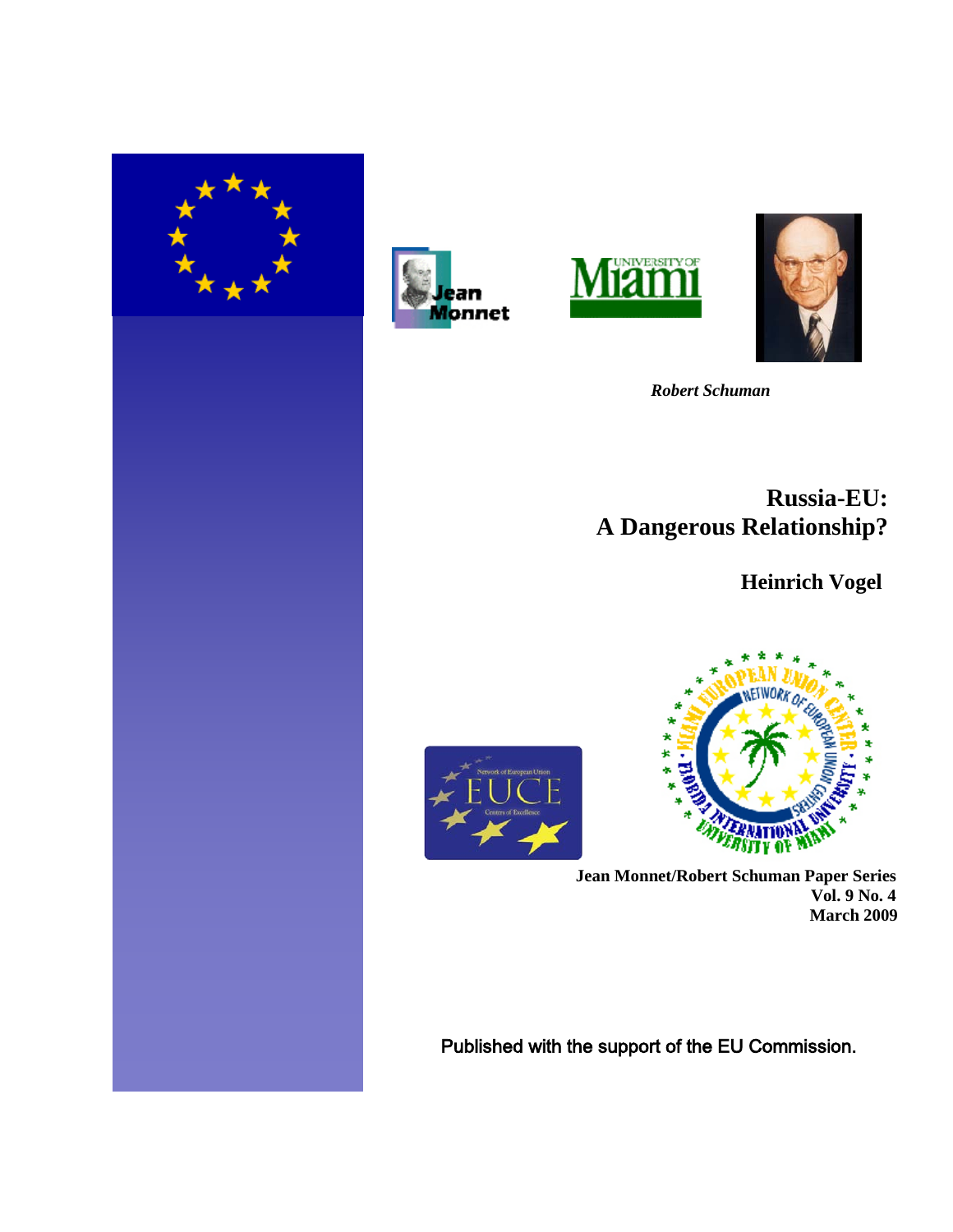## **The Jean Monnet/Robert Schuman Paper Series**

The Jean Monnet/Robert Schuman Paper Series is produced by the Jean Monnet Chair of the University of Miami, in cooperation with the Miami-Florida European Union Center of Excellence, a partnership with Florida International University (FIU).

These monographic papers analyze ongoing developments within the European Union as well as recent trends which influence the EU's relationship with the rest of the world. Broad themes include, but are not limited to:

- ♦ EU Enlargement
- ♦ The Evolution of the Constitutional Process
- ♦ The EU as a Global Player
- ♦ Comparative Regionalisms
- ♦ The Trans-Atlantic Agenda
- ♦ EU-Latin American Relations
- $\triangle$  Economic issues
- ♦ Governance
- ♦ The EU and its Citizens
- ♦ EU Law

As the process of European integration evolves further, the Jean Monnet/Robert Schuman Papers is intended to provide current analyses on a wide range of issues relevant to the EU. The overall purpose of the monographic papers is to contribute to a better understanding of the unique nature of the EU and the significance of its role in the world.

## *Miami - Florida European Union Center Jean Monnet Chair Staff*

| University of Miami         | <b>Joaquín Roy</b> (Director)              |
|-----------------------------|--------------------------------------------|
| 1000 Memorial Drive         | <b>Astrid Boening</b> (Associate Director) |
| 101 Ferré Building          | <b>María Lorca</b> (Associate Editor)      |
| Coral Gables, FL 33124-2231 | <b>Maxime Larive</b> (Research Assistant)  |

Phone: 305-284-3266 Fax: (305) 284 4406

Web: [www.miami.edu/eucenter](http://www.miami.edu/eucenter) **Florida International University** Elisabeth Prugl (FIU, Co-Director)

## *Inter-American Jean Monnet Chair Editorial Board:*

**Carlos Hakansson,** Universidad de Piura, Perú **Finn Laursen,** Dalhousie University, Halifax, Canada **Michel Levi-Coral,** Universidad Andina Simón Bolívar, Quito, Ecuador **José Luis Martínez-Estay¸** Universidad de los Andes, Santiago de Chile, Chile **Félix Peña,** Universidad Nacional de Tres de Febrero, Buenos Aires, Argentina **Stephan Sberro**, Instituto Tecnológico Autónomo de México **Eric Tremolada**, Universidad del Externado de Colombia, Bogotá, Colombia

# *International Jean Monnet Chair Editorial Advisors:*

**Francesc Granell**, University of Barcelona, Spain **Ramūnas Vilpišauskas,** Vilnius University, Lithuania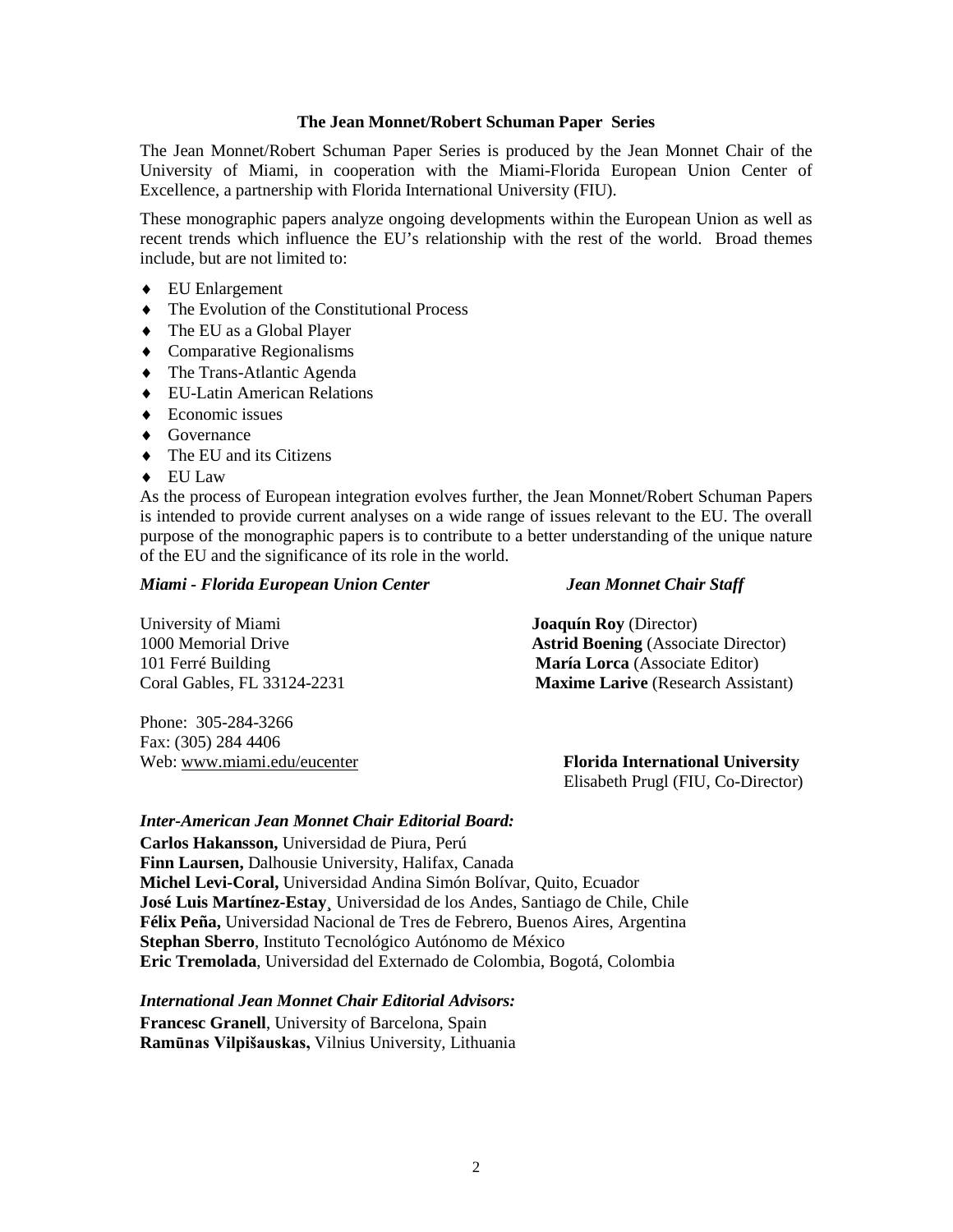## **Russia-EU - A Dangerous Relationship?**[♣](#page-2-0)

## **Heinrich Vogel** [♦](#page-2-1)

#### **Introduction**

Warming up for this occasion I read a number of recent analyses dealing with relations between the European Union and Russia. Most of them arrive at gloomy results, diagnosing an asymmetrical interdependence, where the EU is at odds with itself while Russia basks in it's new glory as an energy great power taking a position of "Pay your energy bill and shut up". I am wondering about the premises of such assessments and to what extent these results are irreversible, provided they are realistic. I hope to stir your critical reflexes and I hope for your indulgence with a true believer in European integration which in my view is a model for the future of international relations.

 European relations with Russia used to be Western relations. Over the last six years, however, I had an increasing feeling that the old West had ceased to exist while the Russia policies of Washington still had a considerable, mainly negative impact on European dealings with that country. To some extent Brussels has been held hostage to a thinly veiled confrontation between Moscow and Washington. Given the almost paranoic fixation of the Putin administration on US policies, European dealings with Russia became a troubled relationship.

 The change in the American presidency makes it now possible to return to the premise of a more united not only European but Western position in the discourse with Russia on issues of foreign, economic, and security policies. I share the view of the German Foreign Minister Steinmeier who now sees a "window of history". But it is not only the magic of the "Obamafactor" that invites a fresh look at relations with Russia. The impact of the financial crisis on the real economies o all countries worldwide indiscriminately forces a new understanding of interdependence upon the leaders of the world. If they like it or not: Global recession with all the ugly, yet unknown consequences will only be reversed collectively or not at all.

 This realization has already become visible in the pattern and style of statements regarding relations between Russia and the West. The boasting sounds are gone on all sides: The Russian Foreign Minister Sergei Lavrov states "We cannot afford the luxury of playing geopolitical games any more"<sup>[1](#page-2-2)</sup>, the Russian President Medvedev expects "expects honest talks with Obama", and the American Vice-President Joe Biden declares no less than a total reversal in relations with Russia: "The United States rejects the notion that NATO's gain is Russia's loss, or that Russia's strength is NATO's weakness. The last few years have seen a dangerous drift in relations between

<span id="page-2-0"></span>♣ Lecture held at the Jean Monnet Chair and European Union Center of Excellence, University of Miami, March 2, 2009, under the co-sponsorship of the European Commission.

<span id="page-2-1"></span>♦ **Heinrich Vogel** is a member of the board of the German Institute for International and Security Affairs in Berlin. Until 2001 he was professor and director of the Federal Institute for East European and International Studies, a think tank of the German government in Cologne. He holds a Ph.D. in economics and held appointments at the Osteuropa-Institut München, at the Universities of Munich and Berlin. Since 2001 he has taught European Security Studies at the University of Amsterdam. He is the author of more than a dozen monographs and edited volumes and over 100 articles on political and economic issues in East-West relations, Soviet/Russian and East European economies, and European security, including most recently: *[How Should We Deal with Russia?](http://www.gbn.com/ArticleDisplayServlet.srv?aid=27731) Prospects for Coordination of Western Policies*; [European Union Enlargement and the Political Response in Germany;](http://www.gbn.com/ArticleDisplayServlet.srv?aid=935) and *[Scenarios for Russia](http://www.gbn.com/ArticleDisplayServlet.srv?aid=1085)*

<span id="page-2-2"></span> $1$  Der Spiegel, February 16, 2009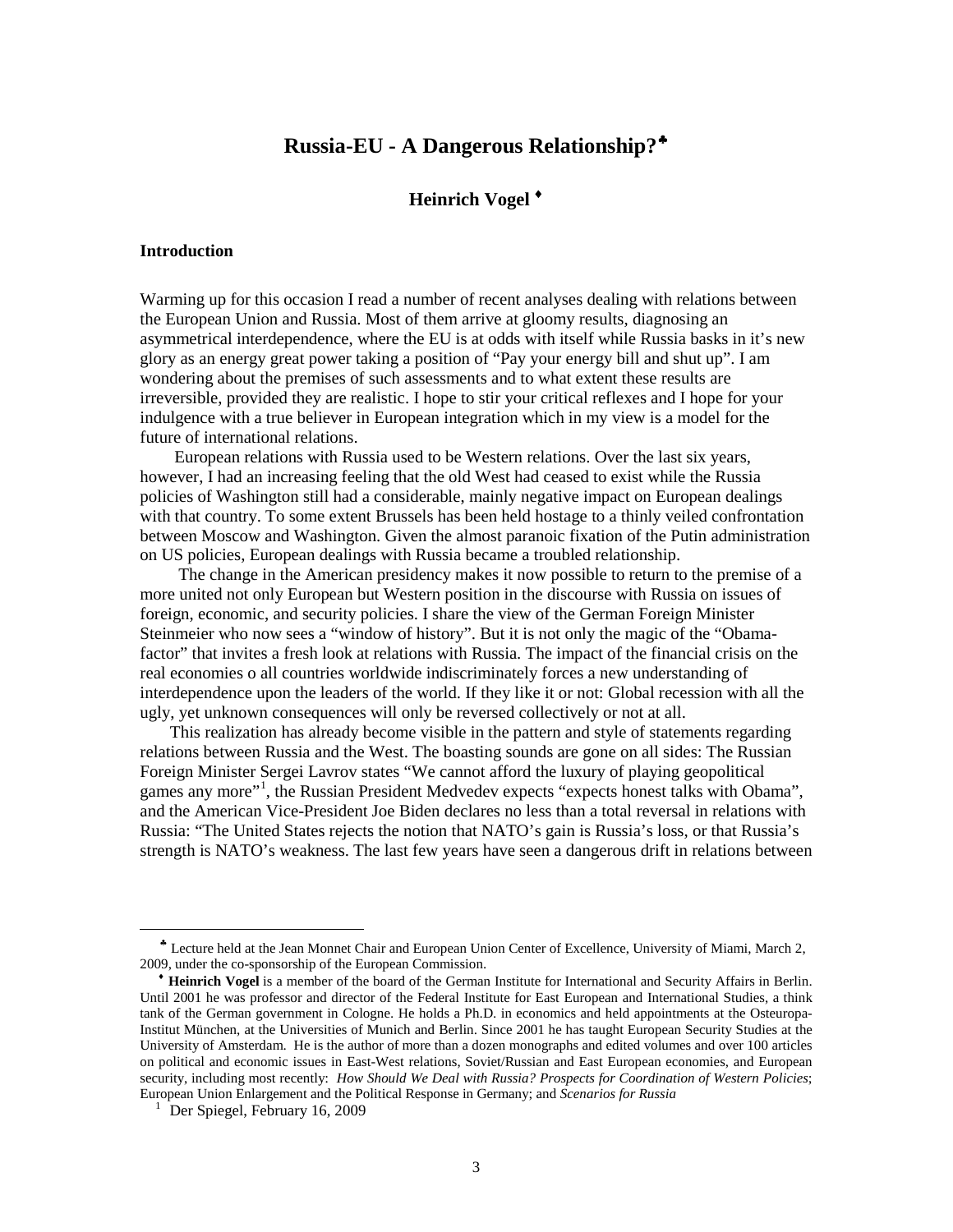Russia and the members of our Alliance. It is time to press the reset button and to revisit the many areas where we can and should work together."[2](#page-3-0)

 But are we really heading for a golden age in Western relations with Russia? Many structural obstacles on the ground still have the potential to sabotage even the most credible political will to improve the relationship. Resetting the button cannot delete the past. All it can is to increase the willingness to rise above former conflict and to change attitudes and postures. This is where we stand today.

 I want first to take a look at the two main actors, the EU und Russia, their self-perceptions and their views of the international environment as they have been developing over the last years, and what seems to be left after a reality check. I then want to discuss the hard issues in relations between the EU and Russia. And lastly, I will try to come up with a few ideas for discussion how the recent spirit of departure can be preserved and brought to bear fruit.

## **"Ach, Europa"!**

Timothy Garton Ash, one of the few British supporters of accelerated European integration, opened a recent article in "The Guardian"<sup>[3](#page-3-1)</sup> with this solemn outcry adapted from the German writer Hans-Magnus Enzensberger. Like many others before him he challenges European politicians for *"intellectually accepting the long-term case for a stronger, more coherent European voice in the world"…"but while they are politicians in office this insight will be trumped by considerations of short-term political advantage."*

 Right he is when we think of the year-long bickering about the Lisbon Treaty, the unfinished project of a European constitution, which was expected once and for all to settle the issue of sovereignty in relations with the outside world. The debate about "undemocratic, centralistic, bureaucratic procedures and structures" in Brussels goes on and on, not only in France, Holland or Ireland. Even in Germany, the long time stronghold of the process of European integration, the proponents of the Lisbon Treaty are worried that fundamentalist legalism may prevail over political foresight as the Constitutional Court may hand down a final verdict in April that blocks the country's accession to the treaty.

 No doubt, the European project is struggling. The more you may be surprised that I take a position best described in Galileo Galilei's defiant claim: "E por si move". Madeleine Albright's dismissive view of the EU only a few years ago for not having a consolidated phone-number or the mocking characterization of the EU as a "normative power only" by Sergei Karaganov (one of the leading figures in the Russian foreign policy establishment) have a different ring today. Over time the European integration has been growing from a diffuse and controversial process into a more and more functional system. But I am aware of the basic rule for academic reasoning about phenomena which are difficult to grasp: "If you don't know, what it is, call it a process, and if you don't know how it works, call it a system".

 So I will change terminology: The EU may not yet be a fully fledged *actor* in any traditional meaning of foreign relations, but it has grown into a veritable *factor*. There is no way to ignore Brussels today when it comes to setting economic and technical standards or even defusing international crises on a global scale. The GDP of EU-27 is almost as big as that of the US, with competitive high-tech industries, declining rates of inflation, fairly progressive environmental standards, and positive foreign trade balances over the last ten years. Last but not least, the Euro became the most sought-after international currency. All this happened thanks to a "combination of careful deregulation and smart regulation" [4](#page-3-2) , strong social safety nets, and sufficiently big

<sup>2</sup> http://www.america.gov/st/texttrans-

<span id="page-3-1"></span><span id="page-3-0"></span>english/2009/February/20090209110808xjsnommis0.9254267.html

<sup>&</sup>lt;sup>3</sup>Europe is failing two life and death tests. We must act together, now, The Guardian, January 8, 2009

<span id="page-3-2"></span><sup>4</sup> Paul Krugman, "The Comeback Continent", New York Times, January 11, 2008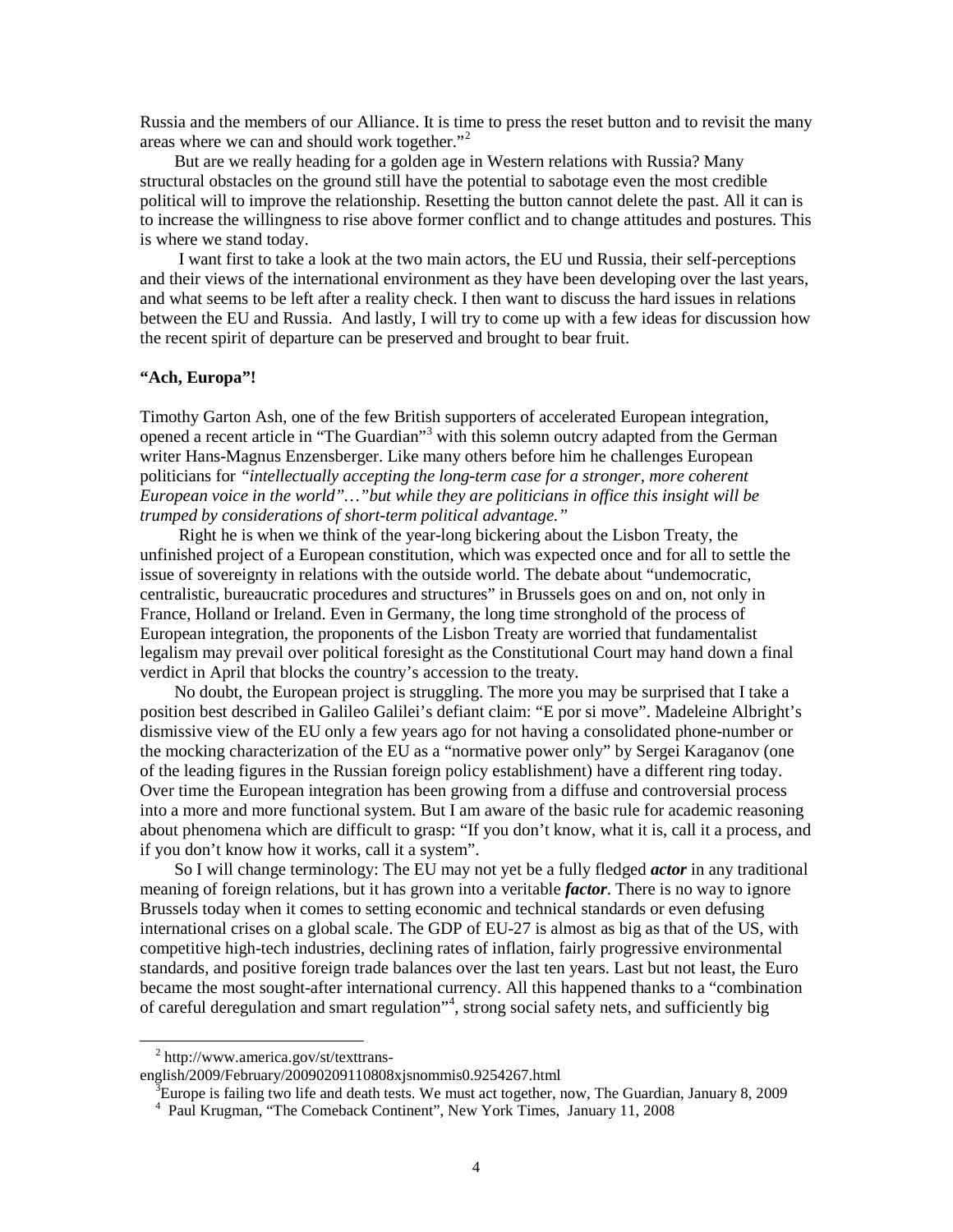government. Contrary to the horror visions of a loss of national identity, cultural diversity has survived, it even turned out to be one of the motors of development.

 At the same time (and under considerable pressure from outside) the sense of urgency to become more efficient within the framework of a Common Foreign and Security Policy has intensified. Let me again quote Timothy Garton Ash's article: "Unless and until we Europeans gather our strength, our American, Chinese and Russian friends will be richly justified in their contempt." Which brings me to the temptations of national bilateralism: Indeed, our American as well as our Russian friends indulged in interfering in the decision making process of "Brussels" on major security issues such as missile defense or the diversification of energy imports by offering special deals to key countries. Blocking or at least slowing down the process of convergence towards an integrated European Foreign and Security Policy has been nothing less than a welcome by-product of those deals.

 The understanding in European capitals, however, has been growing that only unity produces the right answers for defending Europe's common interests and standards. In hindsight there can be no doubt that those painfully slow multilateral negotiations on the fairest possible pattern of integration for such diverse countries as France or Estonia have been producing vastly more reliable foundations for European security than the alleged quick fix of bilateral deals - not to mention the unilateral deliberations of great deciders.

 One could even state that the comparative good-will of the EU has been growing due to the failure of its main competitors. It brings no pleasure to have been right in the first place – but it was the EU commission and it's continental members, who urged stronger collective oversight over the global financial markets. US and British failure even to consider their dissenting views, now strengthens the credibility of the EU in the international arena. On the whole, global challenges, external pressures, even the contemptuous sneering over "those Europeans" have been paradoxically helpful to maintain and deepen the sense of European identity.

 Sounds good, but not good enough, you will argue. And indeed, the reality check comes with the melt-down of financial markets and a global recession triggering the same old conditioned reflexes of protectionisms and nationalism in Europe as in all other parts of the world. This is particularly painful for a European Union poised to closer integration, particularly when the economies of its members are in bad shape. The paradox became sufficiently obvious with the former and the current Presidents of the European Council, Sarkosy and Topolanek at the center of polemics about the location of a French car factory in the Czech Republic.

 No, there is no reason for European euphoria and, above all, it is the deeply rooted different interpretation of history's lessons that continues to overshadow the European agenda. Divisions persist between "new" and "old" members, but also among the "old" Europeans, divided in their reactions to discretionary moves in US foreign policy as well as Russian temptations with bilateral arrangements - without much regard for European unity.

## **Neighbor Russia**

Before becoming too skeptical about Europe, let me turn to the new Russia which has been an uncongenial neighbor for the European Union from the outset. Contrary to the hopes for peacedividends and visions of an ultimate victory of "market-democracy" it turned out to be more of a spoiler than a partner, more part of European problems than of their solution, and totally insensitive with regard to the feelings of nations who had been victims of Stalinism and Soviet occupation for 45 years.

 More recently, its policies have been caricatured as those of a "bully on steroids" meaning that the unexpected role of an "energy-great power" got to the head of an immature and unprepared leadership in Moscow. Particularly for the Baltic and Central European states, Russian hegemonic posturing continues to be a nightmare, a perception which was bound to complicate the agenda of relations between the EU and Russia, irrespective of all the talk about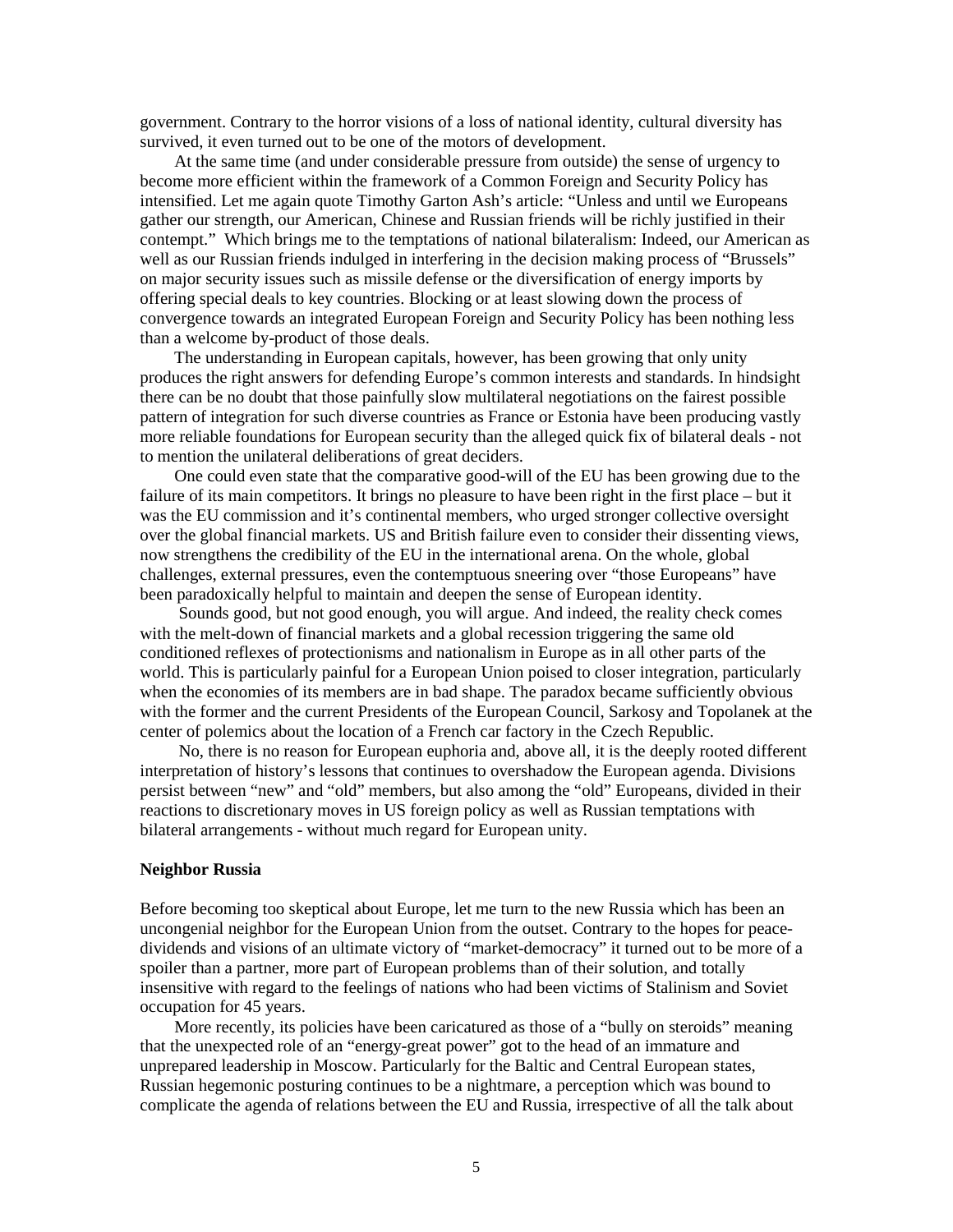"Partnership and Cooperation". The de-facto annexation of South Ossetia and Abkhasia in 2008 seems to corroborate the worst of fears.a

 A closer look at Russia's foreign policy reveals two traditional myths, which have been dominating the world view of the political elites in Moscow. The first myth is that of "vastness" of its land, i.e. the potential of a territory too big to conquer and endowed with inexhaustible natural resources. No wonder that Vladimir Putin chose to write his doctor's dissertation at the university of St. Petersburg on "Planning in the Natural Resources Sector" which may have inspired geostrategic designs for reconstructing Russia as a great power. It boils down to a simple one-dimensional formula: "Centralization of power (one would add: in the hands of Chekists) plus control over the distribution of energy throughout Eurasia" - very similar to Lenin's recipe for the victory of communism in Russia: "All power to the Soviets plus electrification of the whole country".

 The second myth which survived the end of the Soviet Union is that of an almost natural right to recognition as global power, rival to none less than the United States. This world view draws on a narrative of Russian history shaped by a pattern of encirclement and eventual victory against all odds. The Bush administration's Russia policy, above all the project of stationing interceptor missiles in Poland and X-band radars in the Czech Republic, provided Russian propaganda with the perfect evidence of real threats to Russia's security and the general need to beware of bad intentions in the outside world. Putin spoke the feelings of the Russian political elites when he called the collapse of the Soviet Union "the greatest catastrophe in the century". In their view Russia has now returned to its rightful place on the stage of world politics as a key player, having overcome internal turmoil and humiliation by "the West" (meaning: the US) during the Yelcin years.

 Over the last two years the *topos* of successful Russian "stabilization" has been growing roots in the West, too, not least with the help PR-agencies working out of New York and London, well versed in the art of information management. The trick was and is the "Time-Magazine" style reduction of complex political networks and precarious correlations between social, economic, and psychological developments to the story of a superman's fight against all odds of chaotic systemic change, criminal looting of national assets, and vicious foreign manipulation.

 But let's be fair: The story of Russia's dramatic rescue from the brink of collapse and the stabilization of state and economy is not wrong altogether. Vladimir Putin and his men indeed mastered quite a few dangerous situations with more than one possible outcome playing a very weak hand when we take the inherited problems of physical and psychological decay into account. Since 2003 growth-rates of GDP compared quite favorably with those of Western Europe, Moscow and St. Petersburg turned into boom-towns, new oligarchs have been boasting about top positions on the Forbes-list making news with their investments in football-clubs and other symbols of conspicuous wealth. Private consumers in Russia enjoyed a remarkable trickledown, too, if mainly in the metropolitan regions. To sum it up: Recognition of Russia's role as an independent actor has become overdue. It is not by accident that over the last six months a majority of Western analytical writers, including staunch geo-strategists like Henry Kissinger have been advocating more "understanding and consideration for Russian feelings and legitimate interests".<sup>[5](#page-5-0)</sup>

 On the other hand it cannot be denied that the political system called Putinism has been designed in a way first and foremost to protect the ruling clans against any challenge from within Russian society. It is the total lack of transparency and the absence of checks and balances which make neighbors wonder about the degree of freedom and the range of options possibly considered in the Kremlin when it comes to foreign policy and security issues. Most observers consider the Russian military backlash against Georgia and the annexation of South-Ossetia and Abkhazia as

<span id="page-5-0"></span> $<sup>5</sup>$  c.f. his article "Unconventional wisdom about Russia", in: International Herald Tribune, July 1, 2008</sup> (http://www.iht.com/articles/2008/07/01/opinion/edkissinger.php >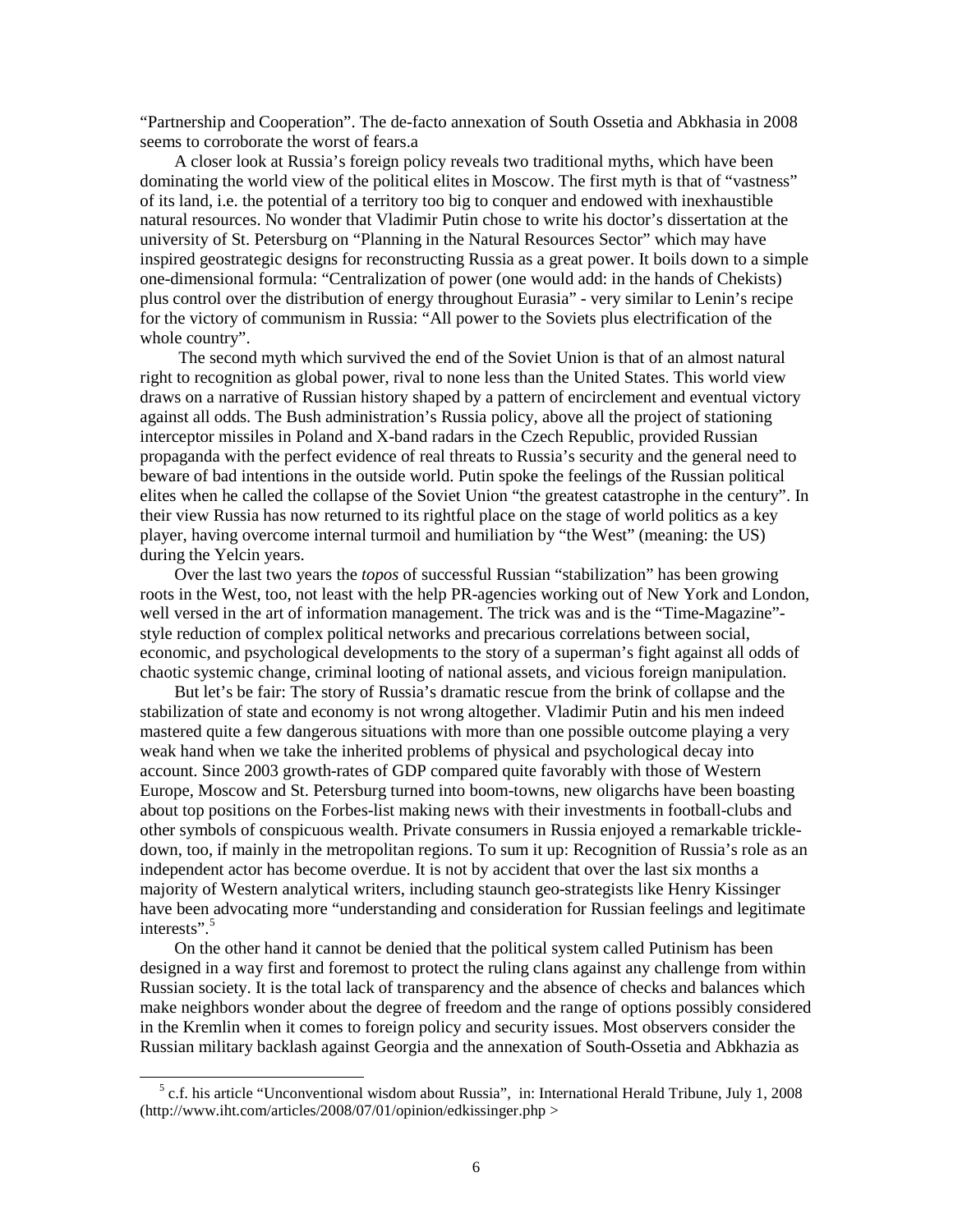the final wake-up call after years of blue-eyed attempts of "engaging" Russia. Even the change in the Russian presidency from Putin to Medvedev did not make much difference so far. Here the neo-containmentalists were caught in embarrassment, too: The debate in NATO about "Would not the Russians have acted differently had we agreed on awarding Georgia the status of "Membership Accession Process" is not so different from the helpless embarrassment the of "the appeasers" calling the annexation of Abkhazia and South Ossetia "unacceptable". Let's face it: Going to war with Russia to support a well connected megalomaniac in Tbilissi never was an option – with or without Article 5.

 Since 1999 repeated cut-offs in Russian energy deliveries have been hanging as a Damoclessword over the heads of Central Europeans and the EU at large. Particularly the well timed disruptions of supplies to seven EU countries amidst show-downs with Ukraine over prices for natural gas and royalties for onward transportation have been interpreted as a severe blow to the energy security of the EU, not to forget hopes for continued NATO-expansion. Natural gas, due to the rigidity of transport primarily in pipelines, is considered as a "natural monopoly" - the weapon of choice for Moscow's gambit of arguing in economic terms and harvesting political gain.

 This is where we stand today, numbed by unexpected Russian defiance, which claims a "legitimate sphere of interest" and the "obligation to defend Russian minorities", a repetitive pattern of interruptions of energy supplies, and aggressive debt-for-equity-swaps in neighboring regions, topped only by announcements of military cooperation with notoriously anti-Western countries around the globe. In this perspective, Russia is the winner.

 The **reality-check,** however, disproves the stories of unchallenged Russian power versus doom and gloom accordingly for the Europeans. Any deeper analysis of economic, technological, and military developments over the last ten years, not to mention the alarming demographic situation, render astoundingly weak comparative results for Russia. Let me summarize some of the easily accessible and consistent statistics: A considerable part of public funds, private capital, and precious time which should have been earmarked for the modernization of totally obsolete industrial equipment and infrastructure has been squandered between 2001 and 2006 in an economic system that ran on "hand control", i.e. with lots of sudden interventions. A recent analysis of the EU-Russia Center in Paris characterizes the system as "corporatist, corrupt, short on effectiveness and efficiency, and riddled with cronyism".<sup>[6](#page-6-0)</sup>

 It was only in 2007 that the Russian economy took off for a consistent start with high rates of investment in fixed capital. Foreign direct investment also grew to unprecedented levels. But 2008 brought a sharp down-turn – months already before the financial crisis. Hhome-grown scandals like the clash with foreign investors over TNK-BP and the invasion in Georgia made foreign capital shy again.

 The structure of Russia's non-energy exports is still painfully similar to that of the Soviet Union in the 1980s, R&D is simply not competitive with that of Western countries, and corruption so typical for petro-states around the globe keeps choking the evolution of the private sector, particularly the medium and small enterprises.

 In the energy sector, which was expected to thrive, prospecting, production, and transport of energy within Russia are precariously unreliable, depending on huge inputs of capital and technology. The most striking result, however, is that Russian known energy reserves have been diagnosed to peak as soon as 2020 for oil and 2030 for natural gas at the prevailing rates of production (some specialists even expect earlier decline of availability). Depending on the growth of domestic demand this is bound to impact on Russia's export potential, even to challenge it's capability to fulfill existing long-term contracts. The Russian strategy to dominate the gas exports of neighboring countries in Central Asia, buying as much gas as they can get at world market

<span id="page-6-0"></span><sup>6</sup> [http://www.eu-russiacentre.org/eu-russiacentre-news/gas-crisis-opportunities-eu.html\)](http://www.eu-russiacentre.org/eu-russiacentre-news/gas-crisis-opportunities-eu.html)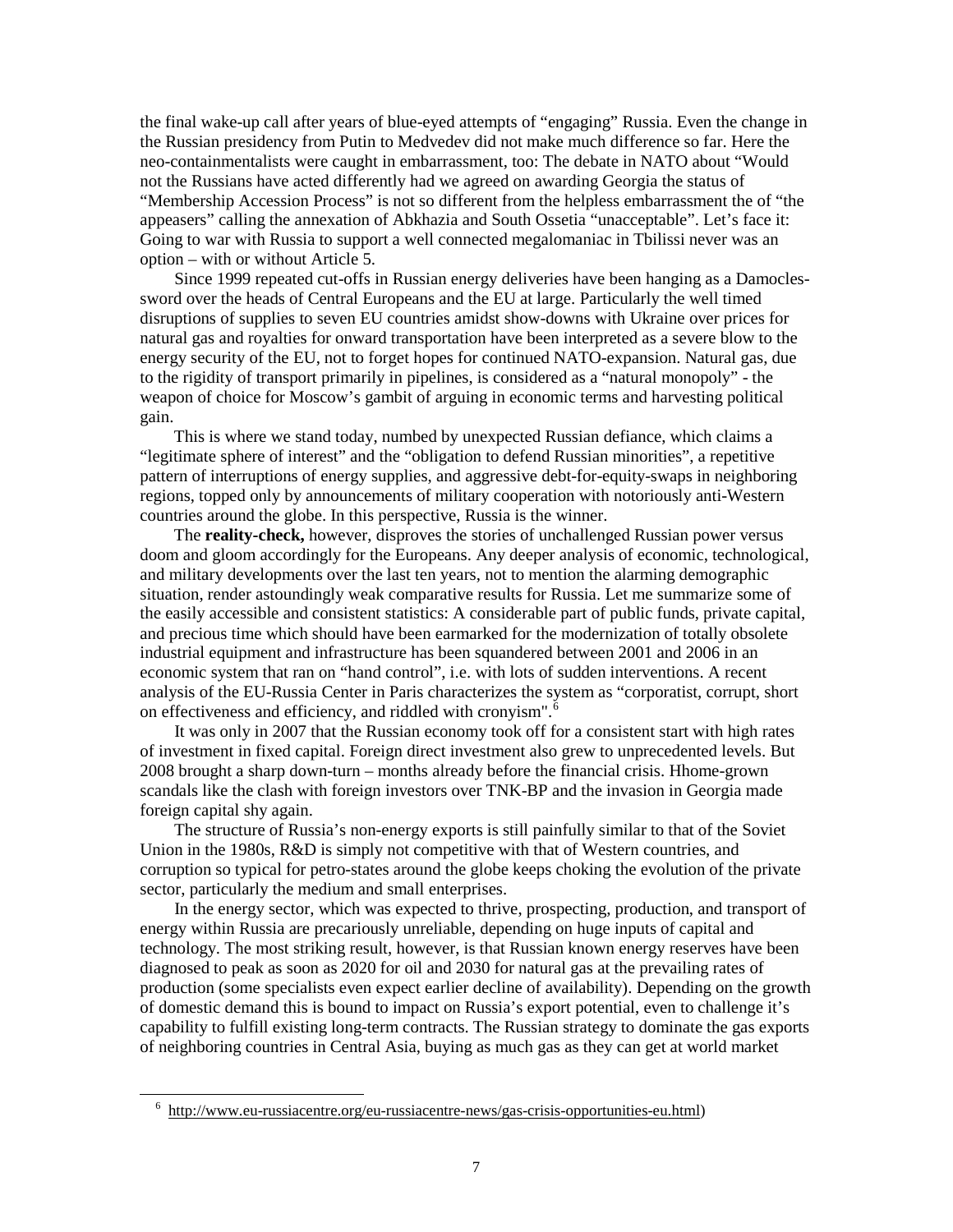prices and reselling it via Russian pipelines, can be interpreted as a strategy to compensate the shrinking volume in national production.

 Everything seemed to proceed according to the Kremlin's plan. However, the row over gasdeliveries to Europe via Ukraine in January 2009 turns out to be a shot in the foot of Putin and not of Barroso. It is the opaque nature of transportation networks created under the umbrella of Gazprom as well as the unpredictability of politics in Kiev which make it hard to blame Moscow alone.

 "Gas Trading" companies have been playing an extremely negative role destabilizing and partially criminalizing it. In the case of the Ukrainian "gas war" it was a shady Ukrainian company RosUkrEnergo, partly owned by Gazprom and registered in Switzerland, which had been inserted in the previous agreement with Ukraine and complicated the renegotiation in January 2009 by claiming ownership of 11 bcm of gas in Ukraine's storage facilities.<sup>[7](#page-7-0)</sup> The damage to Gazprom's reputation as a "strategic partner" for European corporations, but also to Russia's pretense under no circumstances to politicize economic relations, is huge.

 The biggest embarrassment for Russia new claim to power, however, is the sorry state of it's military which paradoxically became obvious during the victorious war against Georgia. Victory in this short war was possible by overwhelming Russian force. But it is also no secret that the communication among Russian units had to be secured in part via the personal cell-phones of their commanders.

 The strident difference between short-term constraints to and long-term visions of military power can be characterized in a comparison of Defense Minister Anatoliy Serdyukov's announcement of "radical military reform and modernization" in October 2008. He announced the integration of air defense, missile defense, space defense, and radio electronic warfare into one system At the same time, the ministry has to buy back MiG29 fighter planes originally produced for export to Algeria (the Algerians had withdrawn from the contract because of serious technical problems with this weapons system). And yet, these newly produced deficient aircraft is being considered more reliable than the entire fleet of MiG-29s of the Russian air-force, 70 percent of which were found unfit to fly due to corrosion. The grand plan of modernization has now been called off.

 Foreign Minister Sergei Lavrov still loves to talk about "strategic balance" with the US. However, this approach, so reminiscent of the debate about INF in Europe in the late 1970s, became fully absurd when Medevev announced Russia's readiness to drop plans of stationing *Iskander Missiles* (which have yet to become operational) in exchange for the willingness of the US to withdraw from plans with its (equally non-operational) anti-ballistic missiles earmarked for stationing in Poland and the Czech Republic. Russia and the US had become hostage to a political contest in the categories of the Cold War.

 Russian propaganda plays a delicate game of overstating resources and underreporting shortfalls. Again and again, the missing link to reality is derived from stories about the West trying to undermine trust in the leadership and alleged military confrontation by "bringing the military infrastructure of Nato up close to the borders of Russia". The specter of clear and imminent danger to Russia's territorial integrity and political sovereignty continues to serve as justification for the repression of any criticism. But the contrast between the Kremlin's nervousness on one hand and the façade of strategic defiance and tactical triumph on the other (take a look at the Home-page of RIA-Novosty) is in my view a reliable indicator of inherent instability, not strength.

 Russian presidents Putin and Medvedev have a record of addressing economic and social shortcomings and even legal nihilism in Russia in an astoundingly frank manner. But when it came to action they preferred to shift all the blame on regional and local bureaucrats. So far, the

<span id="page-7-0"></span> $<sup>7</sup>$  Pavel Korduba, Who owns the gas in Ukraine's underground reservoirs, in: Eurasia Daily Monitor, The</sup> Jamestown Foundation, Feb. 6, 2009, vol. 6, issue 25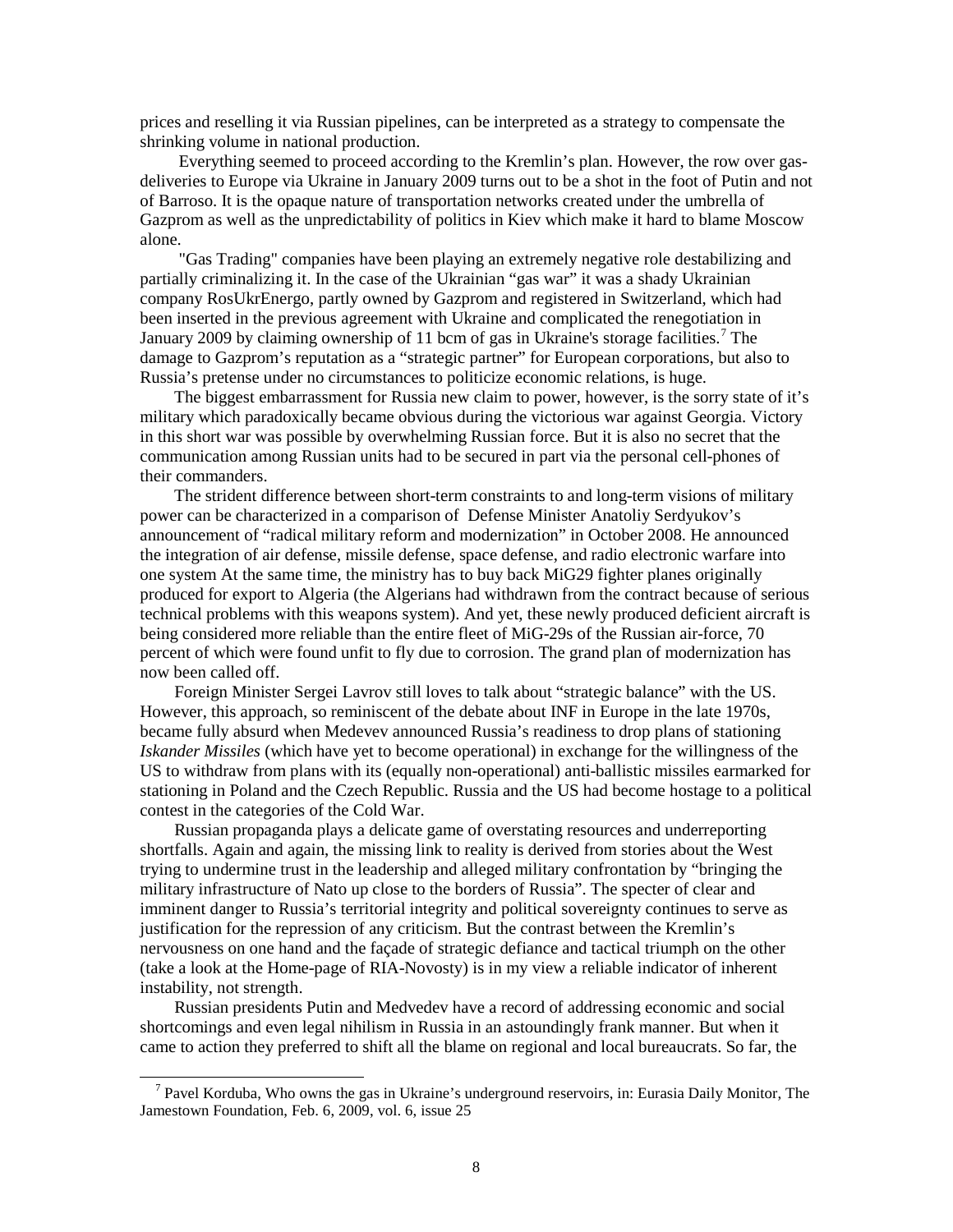country has been managed according to a motto formulated by one Russian critic: "The most important thing is that the people remain quiet and money falls from heaven." Real change of administrative procedures and legal standards remained elusive. But there is always the fall-back position of shifting the blame at least on Western NGO's which, in the words of FSB-director Patrushev, are a "threat to Russia's security".<sup>[8](#page-8-0)</sup>

 The collapse of financial markets e.g. is targeted in strong condemnations of US irresponsibility and by assurances that, contrary to the situation in the West, everything is under control in Russia due to widely kept financial reserves which are sufficiently big to bail out national banks and to support the exchange rate of the Ruble. But the party is over – money no longer falls from heaven: The Moscow stock market lost 60% of its value in just one week in October 2008, the big monopolies as well as the planners of the state-budget had to reduce their basic assumptions for the oil price in 2009 down from 40 to 25 \$/gallon. Politically even more important: The people are about to wake up and start asking nasty questions about jobs, domestic security, continued trickle-down. Even the nightmare of the Yelcin-era is coming back: Centrifugal tensions are building up again.

## **The hard issues that are going to stay**

The fundamental problem that clouds the relationship between the European Union and Russia is of course the incompatibility of two political systems – one striving for regional hegemony and global recognition in terms of twentieth century nationalism while the other continues to test alternative answers for the issues of the twenty-first century. Geographically they are close neighbors but they remain hundred years apart in their understanding of governance, legal standards, and rules of behavior. Continued disputes, even clashes over the essentials of cooperation are therefore unavoidable.

 The obvious conclusion is: Working for compatibility in economic and technical cooperation must by no means compromise the very substance on which the EU has been founded - good governance, transparency, and the rule of law. To the contrary: Russian challenges regarding the overall framework of "Partnership and Cooperation" have to be countered by insisting in the long-term advantage for all participants who are willing to play according to the rules.

 Overexposure to Russia as the supplier of 60 percent of imports of natural gas is of course the most pressing concern on the European agenda. In the short-term only countries with a well developed energy infrastructure like Germany, France or Italy have a chance to survive interruptions of deliveries originating in Russia and the Central European transit region for up to three months. The real losers in the "asymmetrical interdependence" with Russia are countries in the Baltic, in Central and South-Eastern Europe with a totally obsolete energy infrastructure and industries and communities totally dependent on the continuity of energy flows fom Russia. It is quite natural that they are receptive for political slogans like "energy-Nato", although such tough talk is nothing more than whistling in the dark.

 The question is: Can the Russian energy providers (including the political leadership) afford continued brinkmanship? In the years preceding the financial crisis they had indeed some financial leeway for political experiments. Now the situation has changed considerably and the Kremlin's inner circle may not be so sure if it makes sense to – as Maria Ordzhonikidze of the EU-Russia Center pointedly put it - "sacrifice their own money for the sake of ensuring Russia's political grandeur?" But this question is easy to ask and hard to answer as it speculates about uncharted territory of Kremlinology.

 For the EU direct energy trade with Central Asia seems to offer alternatives at least for the medium term. "Nabucco", a pipeline project, which is directly to link the gas resources of the

<span id="page-8-0"></span><sup>8</sup> <www.newsru.com/russia/20may2005/janes.html>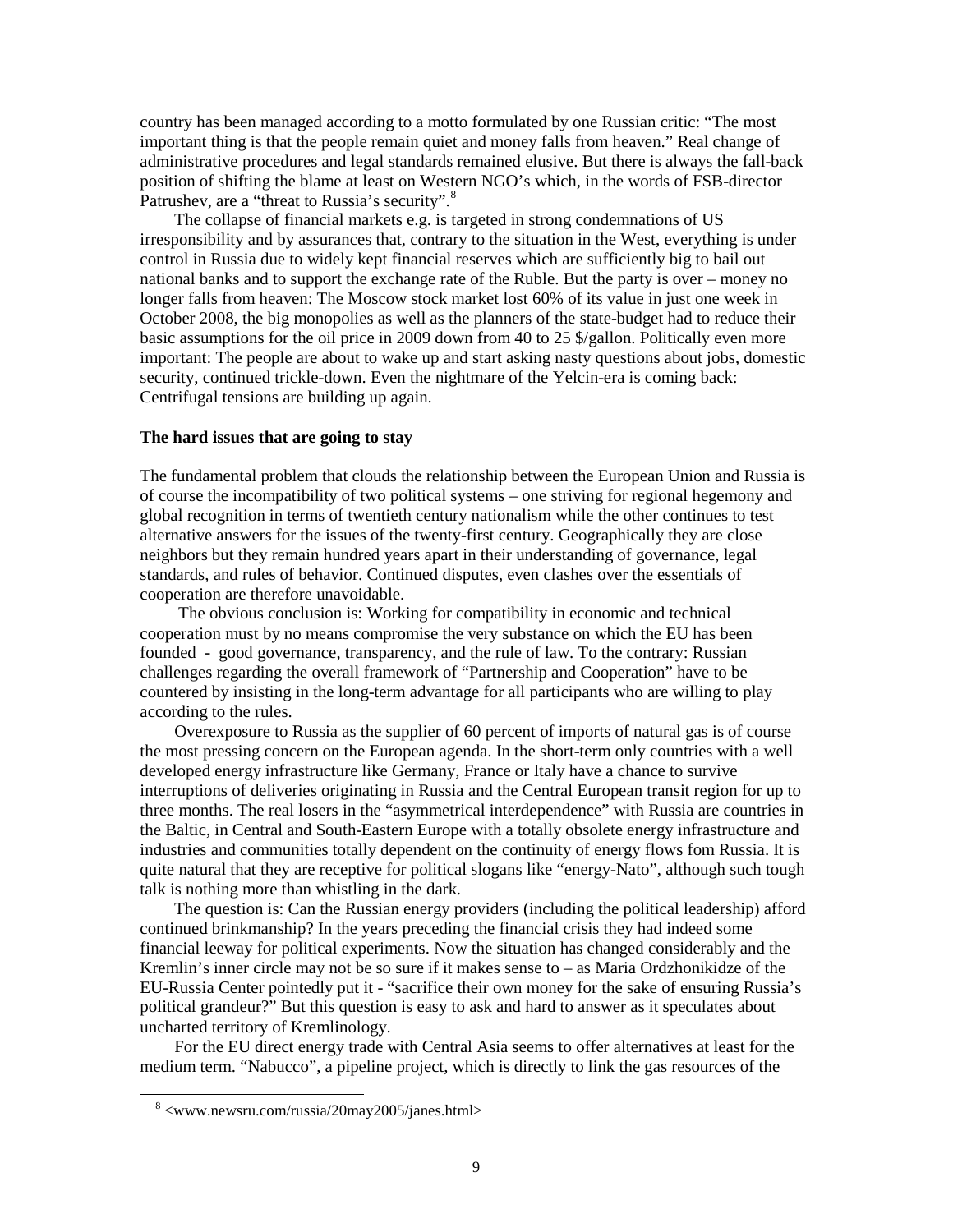Caspian basin with the EU via Turkey, Bulgaria and Romania, has been on the drawing board for years. In the meantime Russia was quite successful signing long-term contracts which bind Azerbaidzhan to reserve large parts of its gas-production for Russia. Besides it keeps promoting a parallel pipeline controlled by Gazprom which intends to monopolize gas transport from the Caspian Basin to Europe – this time via Russian territory.

 So far, the EU failed to come up with a plausible, consolidated energy strategy, not least because countries like Germany and Hungary, under the pressure of their big energy providers, got entangled in bilateral pipeline projects with Gazprom. Now the situation has become untenable and the Commission is now working hard to come up with realistic alternatives to an unacceptable situation. Regional diversification of supplies (including Iran) and massive investment in energy infrastructure (i.e. pipelines, gas-storage, LNG-installations, and the systematic improvement of energy efficiency) are obvious avenues, costly and time-consuming, but feasible. Technological breakthroughs for large-scale substitution of oil and gas will be achieved only over the longer haul. The most efficient strategy in the short term is to forge an integrated energy market with clear rules for competition and shared responsibilities.

 The key issue here is the willingness and/or capability of national governments also in Western Europe to open their energy markets for the partners in the EU. So far, the big national providers like Eon in Germany and "Gaz de France" have been rather recalcitrant. The combination of the Ukrainian crisis and global recession has now increased pressures to create a unified energy market. The European Commission's position has been strengthened in its bargaining with Russia when it comes to achieving concessions in terms of transparency and competition under the European Energy Charter Treaty. It will be important, however, to maintain the nexus with negotiations for a new Partnership and Cooperation Agreement which is of great interest to the Russian side.

 On the other hand it has to be admitted, that nobody has a quick fix for the nightmarish financial and political problems of Ukraine, even all the new member states of the EU, which are at the brink of default – which makes them more vulnerable to price hikes for those vital imports of energy from Russia. The next "Ukrainian crisis" is just around the corner. I suspect that in the end the bills will be handed on to the International Monetary Fund – and/or the  $\overline{EU}$ . But this will not eliminate the fundamental asymmetry in energy relations with Russia.

## **Some general observations**

Fundamental questions about Russia as a partner remain unanswerable, and yet many analysts and pundits are not shy to draw powerful, even visionary, conclusions from weak assumptions. Let me only mention two:

- 1. Is the trajectory of Russia's future open to democratic modernization *or* hopelessly entangled in authoritarian traditions? More often than not, this philosophical dichotomy shapes our perceptions, implicitly or explicitly introducing an element of ideology. As we have to wait for the answer this paradigm is unsuitable for finding answers to solve today's practical problems.
- 2. Postulates of "grand Russian strategy" beg the question: "Who is Russia anyway?" Closer to the practice of foreign policy again, we should rather ask: What do we actually know about decision making and the lines of command within Russian government? So far, there are no leaks, no memoirs, no investigative reports. The Walls of the Kremlin are tight and nosy enquirers face serious risks. But it makes quite a difference whether we assume a monolithic *apparat* faithfully executing decisions of the leadership, *or* if we allow for a) slack and corruption up to the top levels of administration and/or b) two clans

<span id="page-9-0"></span> <sup>9</sup> C.f. Argentina on the Danube, in: The Economist, February 19, 2009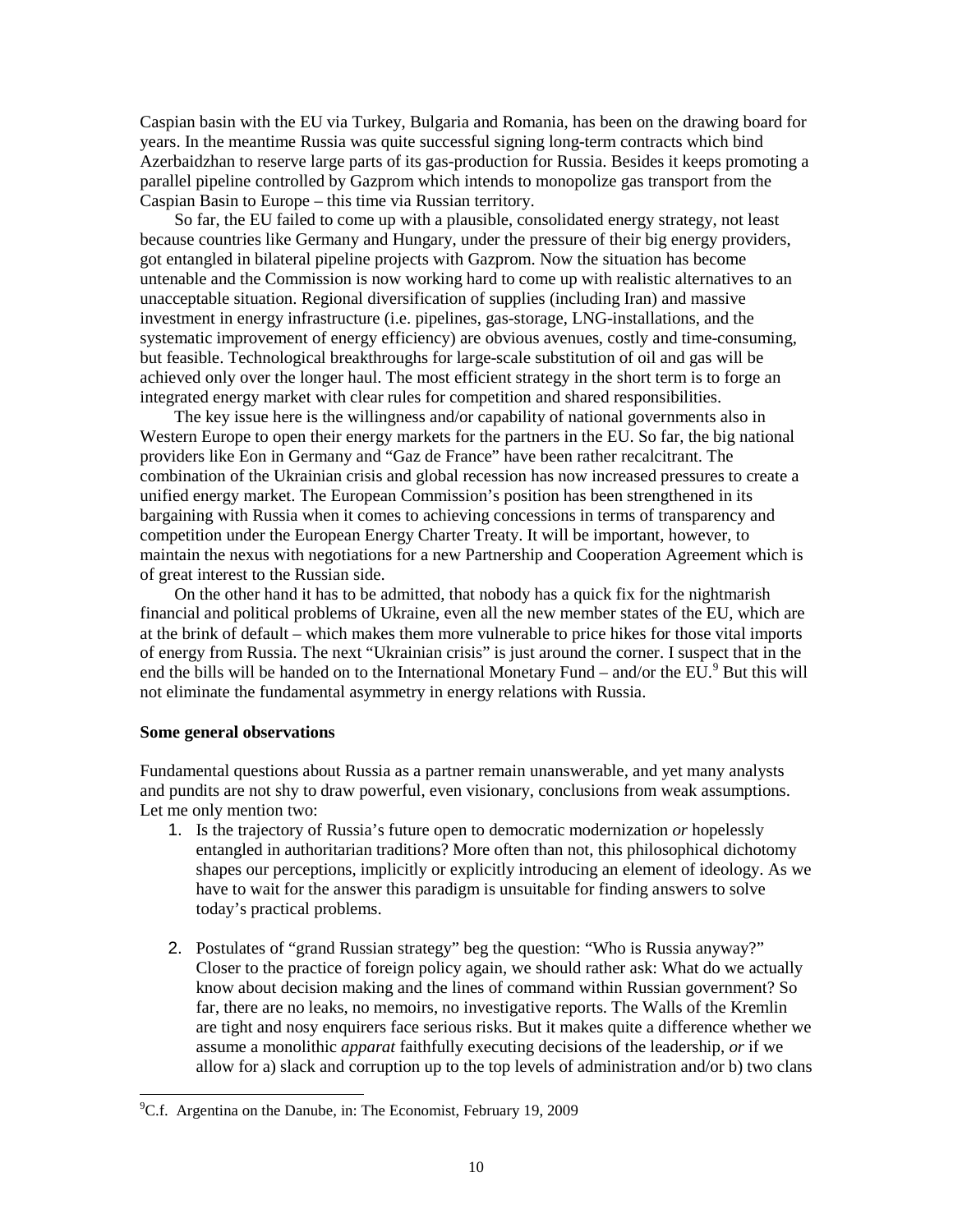fiercely fighting, with changing scores, over the agenda of foreign policy - the economic realists who understand the inevitability of integration into the global context or the neoimperialists aiming at restoration of the empire.

On these and many other empirically inaccessible questions, it is tempting to join one or the other school of thought (or church) and to accept whatever is being presented under the irrefutable cover of "If you knew what I know". Whatever the tentative answers - we should be aware that Western actions and reactions are a critical part of the evolving political realities, possible power struggles, and plausible strategic debates in Moscow. So far, Washington and Moscow have been entangled in a game of "Mutually assured Regression". Positive answers may turn out to be wishful, but negative answers have a tendency of becoming self-fulfilling. This is what decision-making under uncertainty is all about.

## **My conclusions**

- 1. Further expansion of NATO, even of the EU, is no cure for lack of credible governance in candidate countries. Free elections are an indispensable step towards democracy, but without the follow-up of institution building and the enforcement of the rule of law failure is almost assured. Nato's "Open Door Policy" is in serious trouble if seen as a tool for preemptive containment which only triggers reflexes aiming at rollback. The masters of "political technology" in Moscow drew their most powerful arguments for perpetuating the system of "sovereign democracy" from Western tough talk based and inadequate regional analysis.
- 2. The temptation for the current leadership in Moscow to destabilize neighboring countries by aggressive buy-outs of critical assets (what Anatoli Chubais once called "liberal imperialism") and mobilizing Russian minorities seems overwhelming. But a continued effort at recollecting a conventional empire of apparently easy prey like South Ossetia and Abkhasia has a price to be paid by Moscow, and the currency is credibility as a reliable, "civilized" participant of international politics and recipient of foreign direct investment. The response of even close Russian allies to the adventure in Georgia and the net-outflow of Western capital was a clear warning of this correlation.
- 3. The only reasonable response open to the West will be to resume the policy of comprehensive stabilization, i.e. persistent, yet conditional, economic, and political support for plausible endeavors of hopefully new elites in Ukraine, Moldavia, Georgia, Armenia, and in Central Asia. This approach takes time and stamina and success seems elusive when we look at the frozen conflicts in the Caucasus and in Moldavia, but also at the precarious statehood of Ukraine. The least to be said with regard to Western sponsoring is: Crooks and hot-heads should be out of bounds, even if they studied at Clumbia University.
- 4. Western policy towards Russia desperately needs a make-over. It makes sense, not to stick to the rules of face-saving when it comes to anti-ballistic missiles in Poland and in the Czech Republik and to revitalizing and even upgrading the Russia-Nato-Council. The best start will be to test the seriousness of President Medvedev's suggestion of a new forum for the discussion of European security issues. It can be interpreted as an indicator of both, assertiveness and embarrassment, but it should be seized as a late chance to create a breathing spell after all the turbulences of the last years. To resume the efforts which triggered the "Helsinki-process" of the 1970's and made the Paris Charter for a